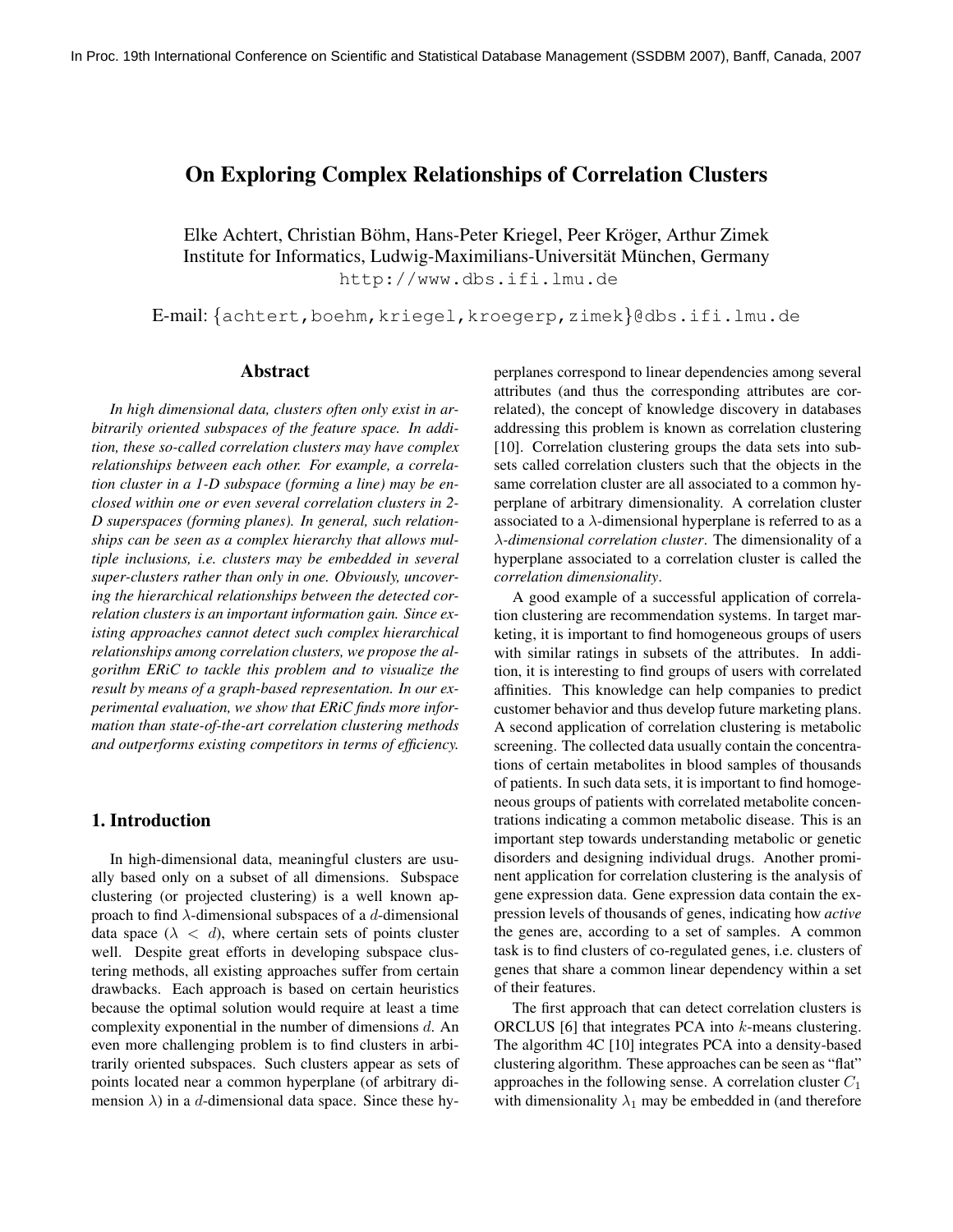

**Figure 1. Simple (a) and complex (b) hierarchical relationships among correlation clusters**

may be part of) another correlation cluster  $C_2$  with dimensionality  $\lambda_2 > \lambda_1$ . In general, there may be a kind of hierarchy among correlation clusters that are embedded into higher dimensional correlation clusters. Since ORCLUS and 4C cannot detect such hierarchies, the algorithm HiCO [4] was proposed tackling correlation clustering as a hierarchical problem, i.e. exploring the information of correlation clusters of lower correlation dimensionality that together form a larger correlation cluster of higher correlation dimensionality. Although it is represented by the same models (dendrogram/reachability diagram), the resulting hierarchy is different from the hierarchies computed by traditional hierarchical clustering algorithms such as Single-Link or OPTICS [8]. The hierarchy among correlation clusters reflects the relationships among the subspaces in which these correlation clusters are embedded rather than spatial vicinity or density. As a simple illustration consider the data set depicted in Figure 1(a): Two lines, i.e. 1-D correlation clusters, are embedded within a plane, i.e. a 2-D correlation cluster. The resulting hierarchy consists of the two 1-D clusters as leaf-nodes of the hierarchy-tree both having the 2-D correlation cluster as parent node. HiCO aims at generating a tree-based representation of the correlation cluster hierarchy.

However, it may not always be appropriate to reflect the

hierarchy of correlation clusters as a tree. A correlation cluster may be embedded in several correlation clusters of higher dimensionality, resulting in a hierarchy with *multiple inclusions* (similar to the concept of "multiple inheritance" in software engineering). Consider e.g. the data set depicted in Figure 1(b): One of the 1-D correlation clusters is the intersection of two 2-D correlation clusters, i.e. it is embedded within two clusters of higher dimensionality. Those multiple inclusions can only be represented by a graph-based visualization approach which is beyond the capabilities of previous methods such as HiCO.

In this paper, we propose a new algorithm called ERiC (Exploring Relationships among Correlation clusters) to completely uncover any complex hierarchical relationships of correlation clusters in high dimensional data sets including not only single inclusions (like HiCO) but also multiple inclusions. In addition, ERiC provides a clear visualization of these complex relationships by means of a graph-based representation.

The remainder of the paper is organized as follows. We discuss the related work in Section 2. In Section 3, we describe the notion of correlation clusters based on PCA in more detail in preparation to handle correlation clusters formally. Section 4 describes our new approach. An experimental evaluation is presented in Section 5. Section 6 concludes the paper.

## 2. Related Work

In recent years, several subspace clustering algorithms have been proposed [7, 5, 19, 16, 9] to uncover clusters in axis parallel projections of the original data set. Some approaches even provide information regarding the hierarchical relationships among different subspace clusters [1, 2]. However, subspace clustering algorithms are not able to capture local data correlations and find clusters of correlated objects since the principal axes of correlated data are arbitrarily oriented.

Pattern-based clustering methods [21, 22, 17, 18] aim at grouping objects that exhibit a similar trend in a subset of attributes into clusters rather than grouping objects with low distance. This problem is also known as coclustering or biclustering [15]. In contrast to correlation clustering, pattern-based clustering limits itself to a very special form of correlation where all attributes are positively correlated. It does not include negative correlations or correlations where one attribute is determined by a linear combination of two or more other attributes. Thus, biclustering or pattern-based clustering could be regarded as a special case of correlation clustering, as more extensively discussed in [10].

The expectation maximization (EM) algorithm [12] is one of the first clustering algorithms that can generally de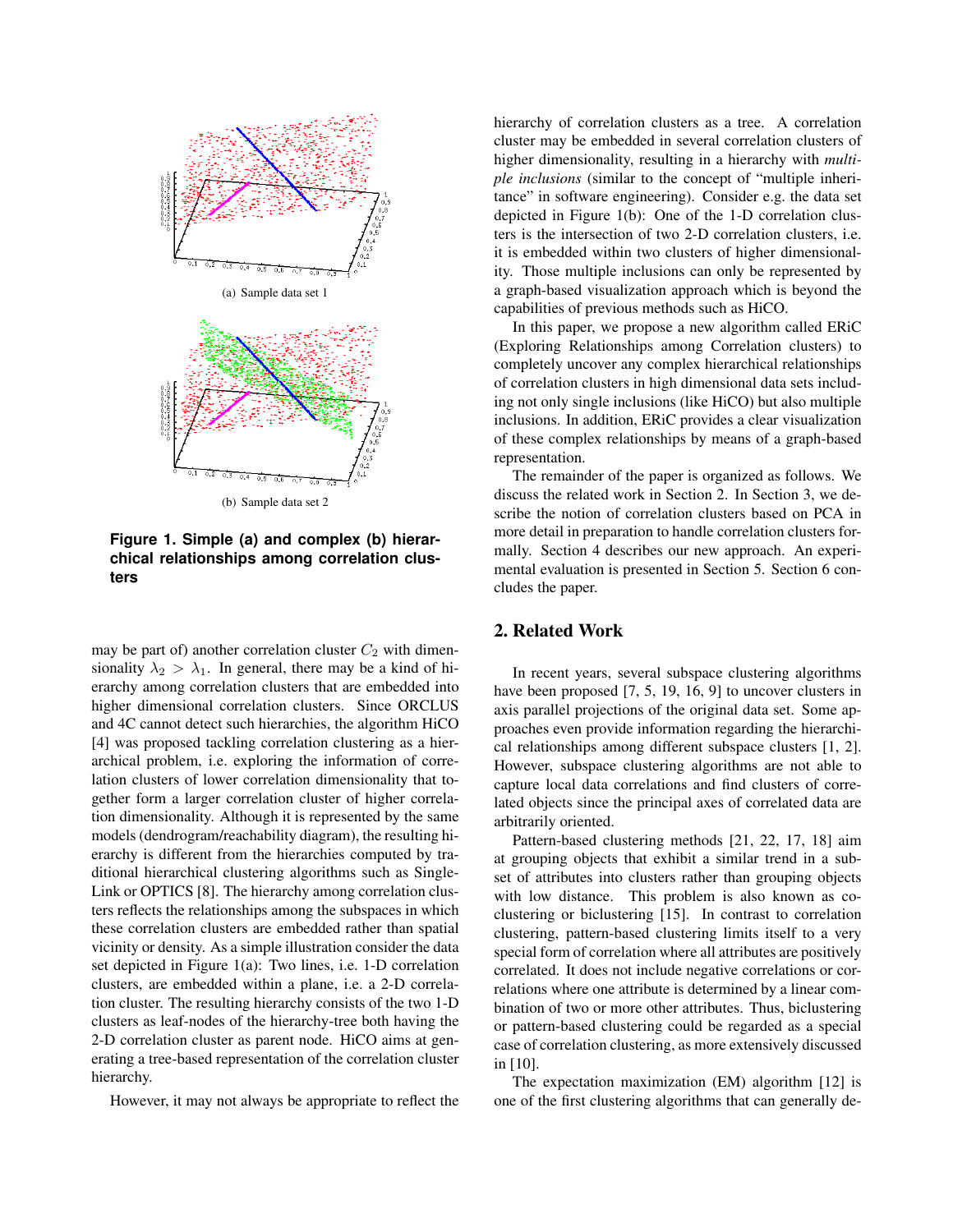tect correlation clusters. The EM algorithm tries to model the data distribution of a data set using a mixture of nonaxis parallel Gaussian distributions. However, the EM algorithm cannot distinguish between correlation clusters and full-dimensional clusters without any correlation. In addition, it favors clusters of spherical shape and requires the user to specify the number of clusters in advance. As a main drawback, the EM clustering is very sensitive to noise.

ORCLUS [6] is a  $k$ -means style correlation clustering algorithm and, thus, can be seen as a specialization of EM that detects only correlation clusters. The correlation clusters are allowed to exist in arbitrarily oriented subspaces represented by a set of Eigenvectors. Like most  $k$ -means based approaches, ORCLUS favors correlation clusters of spherical shape and requires the user to specify the number of clusters in advance. If the user's guess does not correspond to the actual number of clusters, the results of ORCLUS deteriorate considerably. A second problematic parameter of ORCLUS is the dimensionality  $l$  of the correlation clusters ORCLUS is desired to uncover. ORCLUS usually has problems with correlation clusters of very different dimensionalities because the resulting clusters must have dimensionalities near *l*. Furthermore, ORCLUS is in general very sensitive to noise similar to EM and its derivatives. A very similar method is presented in [11] for the purpose of enhancing indexing of high dimensional data.

In [10] the algorithm 4C is presented to find clusters of correlation-connected objects. 4C is a combination of DBSCAN [13] and PCA and searches for arbitrary linear correlations of fixed dimensionality. The user must specify several parameters, including:  $\varepsilon$  and  $\mu$ , defining minimum density of a cluster, a threshold  $\delta$  to decide which principal axes of a cluster are relevant for the correlation, and the dimensionality  $\lambda$  of the computed correlation clusters. 4C may also miss important clusters for similar reasons as OR-CLUS. A variation of 4C is the algorithm COPAC [3] that uses a different similarity measure.

In [20] the method CURLER to detect arbitrary, nonlinear correlations has been proposed. CURLER uses the concept of micro-clusters that are generated using an EM variant and then are merged to discover correlation clusters. CURLER improves over ORCLUS and 4C as the correlations underlying the clusters are not necessarily linear. Furthermore, as a fuzzy approach, CURLER assumes each data object to belong to all clusters simultaneously, but with different probabilities for each cluster assigned. By merging several clusters according to their co-sharing level, the algorithm on the one hand becomes less sensitive to the predefined number  $k$  of clusters, thus also overcoming a severe limitation of any k-means related approach. On the other hand, the user cannot directly derive a model describing the correlations, since the original  $k$  models are no longer persistent in the resulting clustering. However, we focus on





(b)



**Figure 2. Results of HiCO on the data sets shown in Figure 1**

strong, linear correlations between features. Thus, the nonlinear correlations discovered by CURLER are of no interest for our approach.

Recently, the method DIC [14] has been proposed. DIC uses the concept of the fractal dimension in order to measure and model the correlation within the clusters. In particular, DIC represents each data object as a tuple containing the fractal dimension and the local density of the given object. Afterwards, the EM algorithm is applied to a data set containing these tuples of each data object. As a consequence, DIC suffers from the problem that the number of clusters must be estimated in advance and specified as an input parameter. In addition, DIC does not distinguish between usual (full-dimensional) clusters and correlation clusters that form a hyperplane in the data space.

The first and to our knowledge only approach deriving information regarding the hierarchical relationships among correlation clusters is HiCO [4]. HiCO incorporates a dis-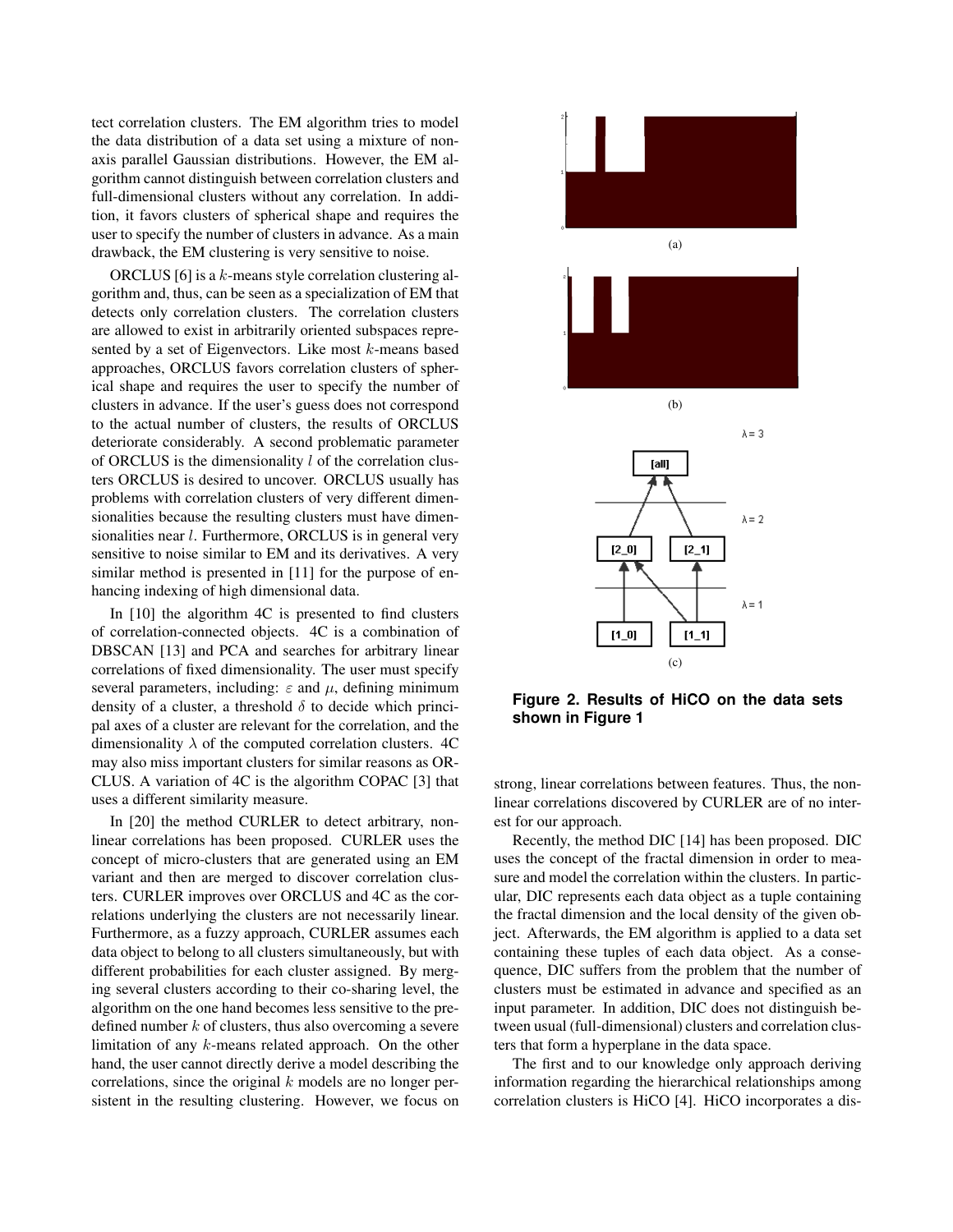tance measure taking into account local correlation dimensionalities into the hierarchical clustering algorithm OP-TICS [8]. The resulting reachability-plot allows to derive a simple hierarchy of correlation clusters. Let us consider two main drawbacks of HiCO: Firstly, HiCO uses a relatively complex distance measure for every distance query in the clustering step. This results in considerable computational efforts. Secondly, HiCO assumes a relatively simple hierarchy of correlation clusters. Multiple inclusions cannot be derived from the resulting plot. Thus, the detected hierarchical structure of correlation clusters can be misleading or even simply wrong. This limitation is illustrated in Figure 2 depicting the resulting reachability plot when applying HiCO on the sample datasets from Figure 1. As it can be observed, the resulting plots look almost identical for both, sample data set 1 (cf. Figure  $2(a)$ ) and sample data set 2 (cf. Figure 2(b)). Since valleys in the plot indicate clusters, both plots reveal the same information of two 1-D clusters embedded within one 2-D cluster. In fact, in data set 2 the two 2-D clusters cannot be separated and the complex hierarchy consisting of the multiple inclusion cannot be detected by HiCO. The true hierarchy hidden in sample data set 2 can only be represented by a graph model. Figure 2(c) envisions such a visualization of the complete hierarchy allowing for multiple inclusions. In fact, our method ERiC will produce such a visualization.

To summarize, we find HiCO as only competitor able to detect hierarchical structures of correlation clusters (albeit simplified by excluding multiple inclusions). As a baseline, ORCLUS and 4C can be of use for comparison with general correlation clustering methods without providing information w.r.t. hierarchical relationships among correlation clusters.

## 3. A Notion of Correlation Clusters

In this section, we prepare the introduction of our approach by formalizing the notion of correlation clusters. In the following, we assume  $D$  to be a database of  $n$  feature vectors in a d-dimensional feature space, i.e.  $D \subseteq \mathbb{R}^d$ . A correlation cluster is a set of feature vectors that are close to a common, arbitrarily oriented subspace of a given dimensionality  $\lambda$  (1  $\leq \lambda < d$ ). In the data space, the correlation cluster appears as a hyperplane of dimensionality  $\lambda$ .

In general, one way to formalize the concept of correlation clusters is to use PCA. Formally, let  $C$  be a correlation cluster, i.e.  $C \subseteq \mathcal{D}$ , and let  $\overline{X}$  denote the centroid of all points in C. The  $d \times d$  *covariance matrix*  $\Sigma_c$  of C is defined as:

$$
\Sigma_{\mathcal{C}} = \frac{1}{|\mathcal{C}|} \cdot \sum_{X \in \mathcal{C}} (X - \bar{X}) \cdot (X - \bar{X})^{\mathsf{T}}.
$$

Since the covariance matrix  $\Sigma_c$  of C is a positive semidefinite square matrix, it can be decomposed into the *eigen-*

*value matrix*  $E_c$  of  $\Sigma_c$  and the *eigenvector matrix*  $V_c$  of  $\Sigma_c$ such that  $\Sigma_c = V_c \cdot E_c \cdot V_c^{\dagger}$ . The eigenvalue matrix  $E_c$ is a diagonal matrix storing the  $d$  non-negative eigenvalues of  $\Sigma_c$  in decreasing order. The eigenvector matrix  $V_c$  is an orthonormal matrix with the corresponding  $d$  eigenvectors of  $\Sigma_c$ .

Now we define the correlation dimensionality of  $\mathcal C$  as the number of dimensions of the (arbitrarily oriented) subspace which is spanned by the major axes in  $V_c$ . Let us note that the correlation dimensionality is closely related to the intrinsic dimensionality of the data distribution. If, for instance, the points in  $\mathcal C$  are located near by a common line, the correlation dimensionality of these points will be 1. That means we have to determine the principal components (eigenvectors) of  $\Sigma_c$ . The eigenvector associated with the largest eigenvalue has the same direction as the first principal component, the eigenvector associated with the second largest eigenvalue determines the direction of the second principal component and so on. The sum of the eigenvalues equals the trace of the square matrix  $\Sigma_c$  which is the total variance of the points in  $C$ . Thus, the obtained eigenvalues are equal to the variance explained by each of the principal components, in decreasing order of importance. The correlation dimensionality of a set of points  $\mathcal C$  is now defined as the smallest number of eigenvectors explaining a portion of at least  $\alpha \in ]0,1[$  of the total variance of C.

In the following, we call the  $\lambda_c$ -dimensional subspace which is spanned by the major axes of C the *correlation hyperplane* of C. Since we follow the convention that the eigenvalues are ordered decreasingly in the eigenvalue matrix  $E_{\mathcal{C}}$ , the major axes correspond to the  $\lambda_{\mathcal{C}}$  first eigenvectors of  $\Sigma_{\mathcal{C}}$ .

Thus, the correlation dimensionality  $\lambda_c$  is the dimensionality of the subspace containing all points of the set  $C$ allowing a small deviation corresponding to the remaining portion of variance of  $1-\alpha$ . The remaining, neglected variance scatters along the eigenvectors  $v_{\lambda_c+1}, \ldots, v_d$ .

## 4. Algorithm ERiC

As discussed above, hierarchical clustering schemata such as the agglomerative schema (e.g. used by Single-Link), the divisive schema, or the density-based schema (e.g. used by OPTICS) cannot uncover complex hierarchies that exhibit multiple inclusions. The reason for this is that the resulting complex hierarchy of an algorithm implementing any of the traditional schemata is only capable of producing a tree-like hierarchy rather than producing a graphlike hierarchy. Thus, approaches like HiCO, that integrate a suitable "correlation distance measure" into traditional hierarchical clustering schemata cannot be used to handle hierarchies with multiple inclusions.

As a consequence, ERiC follows a different strategy. The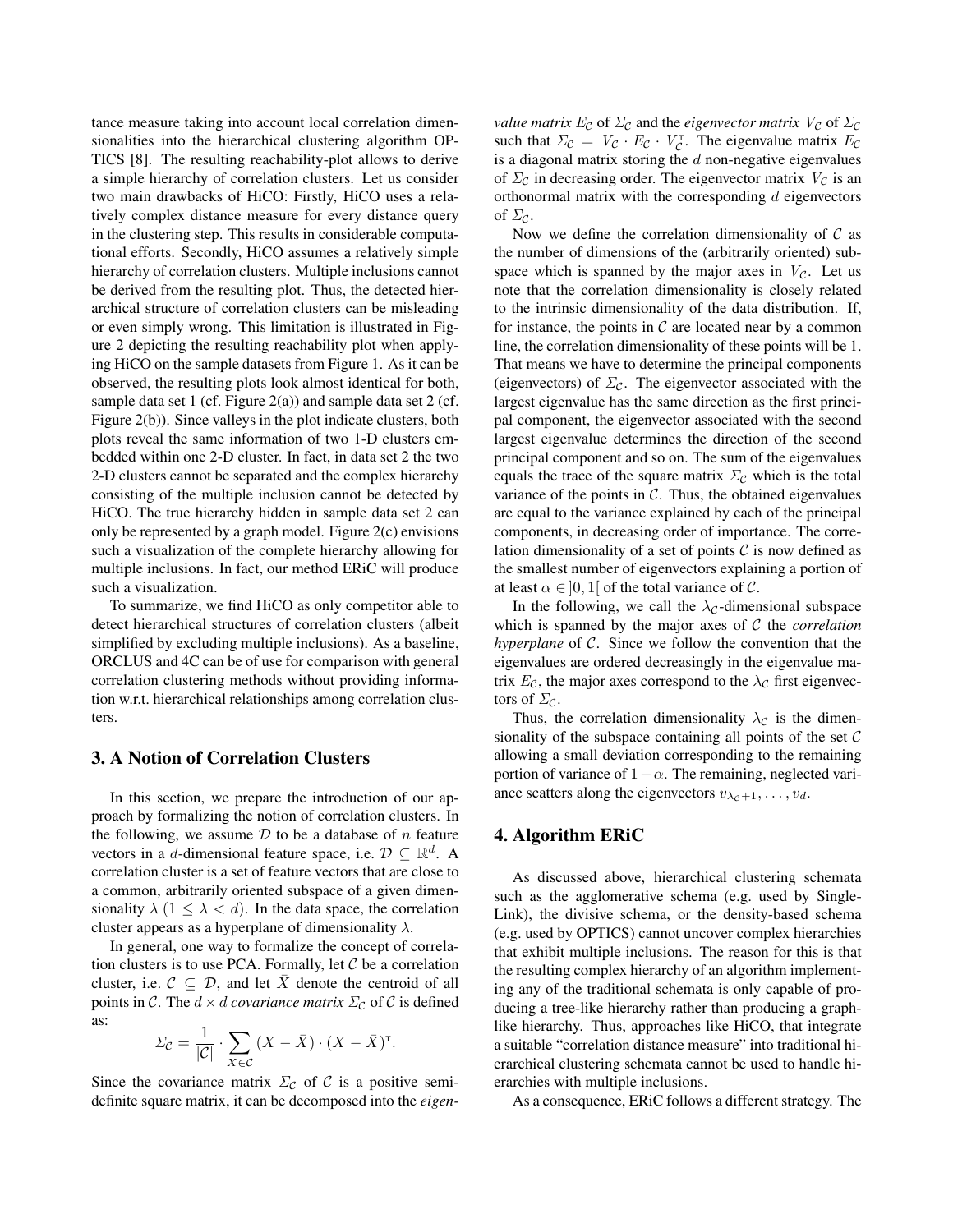basic idea of ERiC is to first generate all correlation clusters and, second, to determine the hierarchy from this result. Obviously, during the computation of the clusters it would be very helpful to aggregate information that can be used to explore the hierarchical relationships among these clusters. In addition, it is required to compute all correlation clusters for all possible correlation dimensions simultaneously.

Since none of the existing correlation clustering algorithms meets both requirements we propose a novel approach to determine the complete set of correlation clusters and additional information for the hierarchy generation process. In particular, our algorithm ERiC consists of the following three steps: First, the objects of the database are partitioned w.r.t. their "correlation dimensionality" (cf. Section 4.1). This correlation dimensionality of a point  $p \in \mathcal{D}$ will reflect the dimensionality of the correlation cluster in which  $p$  fits best. In a second step, the points within each partition are clustered using a "flat" correlation clustering algorithm (cf. Section 4.2). The result of these two steps is the complete set of correlation clusters with the additional information regarding their dimensionality. To explore the relationships among the correlation clusters found during step 2, we follow a bottom-up strategy. For any cluster  $C_i$ with correlation dimensionality  $\lambda_i$ , we consider those clusters  $C_i$  with correlation dimensionality  $\lambda_i > \lambda_i$  as possible parents. A cluster  $C_j$  is a parent of  $C_i$ , if  $C_i$  is embedded in (and therefore part of)  $C_j$ . Using this information, ERiC creates the final result (i.e. a hierarchy of correlation clusters with multiple inclusions) in the third step (cf. Section 4.3).

## **4.1. Partitioning w.r.t. Correlation Dimensionality**

In the first step of ERiC, we partition the database according to the *local correlation dimensionality* of the database objects reflecting the correlation dimensionality of the local neighborhood of each point.

#### Definition 1 (local correlation dimensionality)

*Let*  $\alpha \in ]0,1[$ ,  $p \in \mathcal{D}$ , and let  $\mathcal{N}_p$  denote the set of points *in the local neighborhood of* p*. Then the* local correlation dimensionality  $\lambda_p$  *of the point* p *is the smallest number of eigenvalues*  $e_i$  *in the eigenvalue matrix*  $E_{N_p}$  *explaining a portion of at least* α *of the total variance, i.e.*

$$
\lambda_p = \min_{r \in \{1, \dots, d\}} \left\{ r \mid \frac{\sum_{i=1}^r e_i}{\sum_{i=1}^d e_i} \ge \alpha \right\}
$$

Let us note that  $E_{\mathcal{N}_p}$  is the eigenvalue matrix of  $\Sigma_{\mathcal{N}_p}$  which is the covariance matrix of  $\mathcal{N}_p$ . Typically, values for  $\alpha$  are chosen between 0.8 and 0.9. For example,  $\alpha = 0.85$  denotes that the obtained principal components explain 85% of the total variance. The set of points  $\mathcal{N}_p$  of p should well

reflect the correlation in the local neighborhood of  $p$ . Thus, one may e.g. choose the  $k$ -nearest neighbors of  $p$  as the neighborhood  $\mathcal{N}_p$  of p. This way, one can ensure to consider a set of points large enough to derive a meaningful covariance matrix  $\Sigma_{\mathcal{N}_p}$ . Obviously, k should considerably exceed d. On the other hand,  $k$  should not be too large, as otherwise too many noise points may influence the derivation of the local correlation structure.

Based on Definition 1, the first step of ERiC partitions the database objects according to their local correlation dimensionality, derived from the  $k$ -nearest neighbors of each object. A point  $p \in \mathcal{D}$  with  $\lambda_p = i$  is assigned to a partition  $\mathcal{D}_i$  of the database  $\mathcal{D}$ . This results in a set of d disjoint subsets  $\mathcal{D}_1,\ldots,\mathcal{D}_d$  of  $\mathcal{D}$ . Some of these subsets may remain empty. In terms of correlation clustering,  $\mathcal{D}_d$  contains noise, since there is no linear dependency of features within the neighborhood of p, if  $\lambda_p = d$ .

This first step of ERiC yields an appropriate correlation dimensionality for each point in advance. Furthermore, the number  $n$  of data points to process in the clustering step for each partition is reduced to  $\frac{n}{d}$  on the average.

# **4.2. Computing Correlation Clusters within**

Having performed the partitioning of the database  $\mathcal D$  in step 1, a clustering step is performed for each partition separately. For the clustering procedure, we can utilize the fact that all points within a given partition  $\mathcal{D}_i$  share a common local correlation dimensionality *i*. Based on the local correlation dimensionality of a point p, we distinguish *strong eigenvectors* that span the hyperplane associated with a possible correlation cluster containing p, and *weak eigenvectors* that are perpendicular to this hyperplane.

## Definition 2 (strong and weak eigenvectors)

*Let*  $p \in \mathcal{D}$ ,  $\lambda_p$  *be the local correlation dimensionality of p, and let*  $V_p$  *be the corresponding eigenvectors of the point p based on the local neighborhood*  $\mathcal{N}_p$  *of* p. We call the first  $\lambda_p$  *eigenvectors of*  $V_p$  strong eigenvectors, the remaining *eigenvectors are called* weak*.*

To easily describe some matrix computations in the following, we define a selection matrix for weak eigenvectors as follows.

#### Definition 3 (selection matrix for weak eigenvectors)

*Let*  $p \in \mathcal{D}$ ,  $\lambda_p$  *be the local correlation dimensionality of p, and let* E<sup>p</sup> *be the corresponding eigenvectors and eigenvalues of the point* p *based on the local neighborhood*  $N_p$  *of* p. *The* selection matrix  $E_p$  for weak eigenvectors *with entries*  $\hat{e}_{ij} \in \{0, 1\}, i, j = 1, \ldots, d$ , is constructed according to *the following rule:*

$$
\hat{e}_{ij} = \begin{cases} 1 & \text{if } i = j > \lambda_p \\ 0 & \text{otherwise} \end{cases}
$$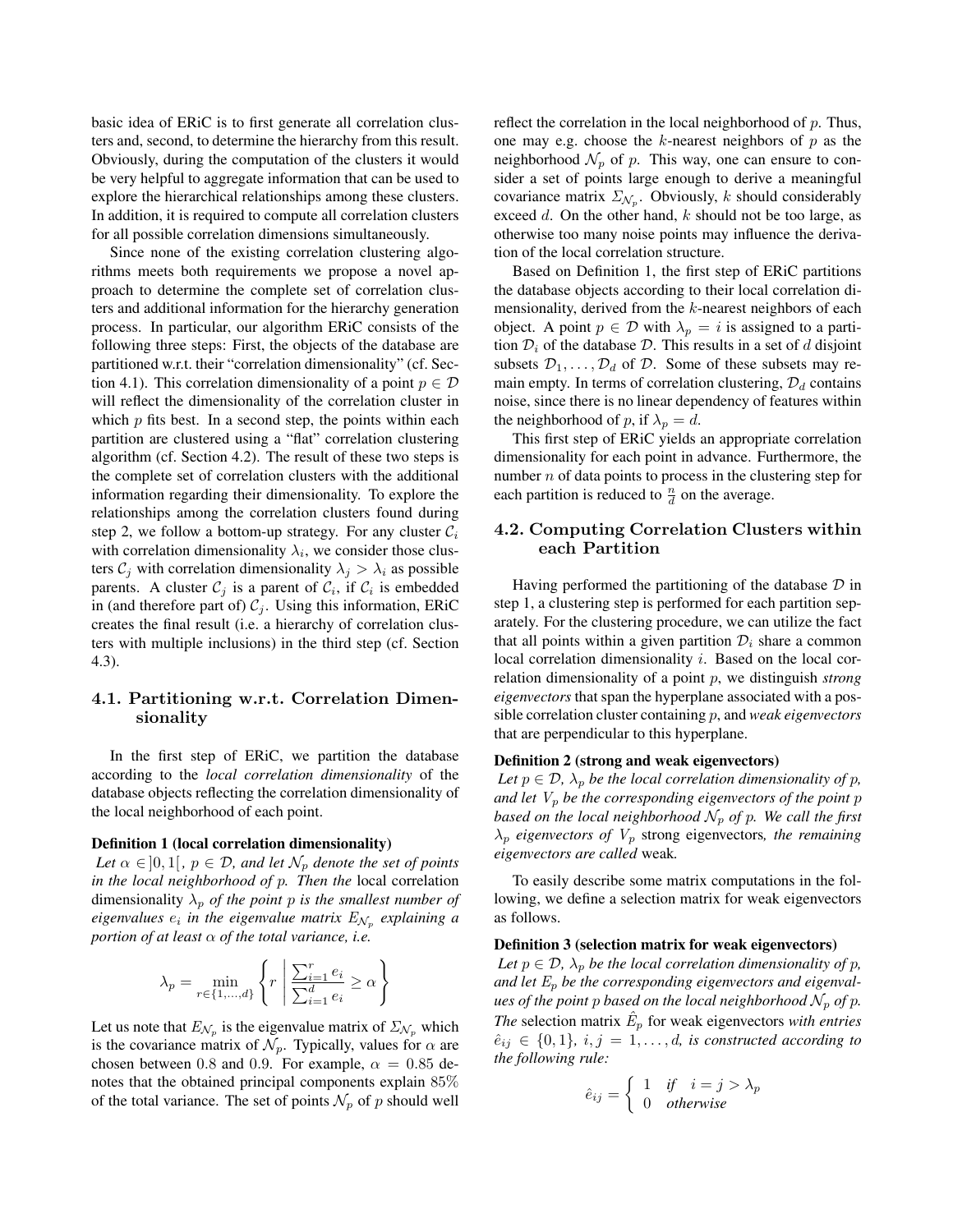Based on this definition, the *weak eigenvectors* of p are given by  $V_p \cdot \hat{E}_p$ .

For the clustering, we will associate two points,  $p, q \in$  $\mathcal{D}_i$ , to the same cluster, if their strong eigenvectors span approximately the same hyperplane. This will not be the case, if any strong eigenvector of  $p$  is linearly independent from the strong eigenvectors of  $q$  or vice versa. The number  $i$ of strong eigenvectors is the same for  $p$  and  $q$  as both are placed in the same partition  $\mathcal{D}_i$ . But we can even define this condition more general for a different number of strong eigenvectors. However, we need to consider linear dependency in a weakened sense to allow a certain degree, say  $\Delta$ , of deviation. In real world data, it is unlikely to find a correlation cluster that perfectly fits to a hyperplane. We therefore define an *approximate linear dependency* among the strong eigenvectors of two points.

#### Definition 4 (approximate linear dependency)

Let  $\Delta \in ]0,1[$ ,  $p,q \in \mathcal{D}$ , and w.l.o.g.  $\lambda_p \leq \lambda_q$ . Then the *strong eigenvectors of* p *are* approximately linear dependent *from the strong eigenvectors of* q *if the following condition holds for all strong eigenvectors*  $v_i$  *of*  $p$ *:* 

$$
\sqrt{v_i^{\scriptscriptstyle\mathsf{T}} \cdot V_q \cdot \hat{E}_q \cdot V_q^{\scriptscriptstyle\mathsf{T}} \cdot v_i} \leq \Delta
$$

*If the strong eigenvectors of* p *are* approximately linear dependent *from the strong eigenvectors of* q*, we write*

$$
SPAN(p) \subseteq_{\text{aff}}^{\Delta} SPAN(q)
$$

As indicated above,  $\Delta$  specifies the degree of deviation of a straight plane a correlation cluster may exhibit.

Definition 4 does not take into account any affinity. Thus, we consider the strong eigenvectors of  $p$  approximately linear dependent from the strong eigenvectors of  $q$  $(SPAN(p) \subseteq_{aff}^{\Delta} SPAN(q))$ , although possibly  $p \notin SPAN(q)$ , i.e., the space spanned by the strong eigenvectors of  $p$  is (approximately) parallel to the space spanned by the strong eigenvectors of  $q$ . To exclude affine subspaces, we additionally assess the distance between  $p$  and  $q$  along the weak eigenvectors of q, i.e., perpendicular to the hyperplane defined by the strong eigenvectors of  $q$ . This distance which we call *affine distance* is defined as follows.

#### Definition 5 (affine distance)

Let  $p, q \in \mathcal{D}$ , w.l.o.g.  $\lambda_p \leq \lambda_q$ , and  $\text{span}(p) \subseteq_{\text{aff}}^{\Delta} \text{span}(q)$ . *The* affine distance *between* p *and* q *is given by*

$$
DIST_{\text{aff}}(p,q) = \sqrt{(p-q)^{\top} \cdot V_q \cdot \hat{E}_q \cdot V_q^{\top} \cdot (p-q)}
$$

Combining approximate linear dependency (Definition 4) and the affine distance (Definition 5) yields the definition of a correlation distance between two points.

#### Definition 6 (correlation distance)

Let  $\delta \in \mathbb{R}^+_0$ ,  $\Delta \in ]0,1[$ ,  $p, q \in \mathcal{D}$ , and w.l.o.g.  $\lambda_p \leq \lambda_q$ . Then *the* correlation distance CORRDIST<sup>δ</sup> *between two points*  $p, q \in \mathcal{D}$ , denoted by CORRDIST $\stackrel{\delta}{\Delta}(p, q)$ , is defined as fol*lows*

$$
\text{CORRDIST}_{\Delta}^{\delta}(p,q) = \left\{ \begin{array}{ll} 0 & \text{if } \text{SPAN}(p) \subseteq^{\Delta}_{\text{aff}} \text{SPAN}(q) \\ \wedge \text{DIST}_{\text{aff}}(p,q) \leq \delta \\ 1 & \text{otherwise} \end{array} \right.
$$

The parameter  $\delta$  specifies a certain degree of jitter. Two parallel subspaces  $M$ ,  $N$  are considered distinct, if the affine distances  $DIST_{\text{aff}}(m, n)$  and  $DIST_{\text{aff}}(n, m)$  exceed  $\delta$ for any two points  $m \in M$  and  $n \in N$ , otherwise the subspaces are considered to be equal. Since the relations  $SPAN(p) \subseteq_{\text{aff}}^{\Delta}$  SPAN $(q)$  and DIST<sub>aff</sub>  $(p, q)$  are based on the local neighborhood of q, they are not symmetric. For  $\lambda_p < \lambda_q$ , these measurements yield the notion of a subspace  $SPAN(p)$  embedded in another subspace  $SPAN(q)$  of higher dimensionality as required to deduct a hierarchy of subspaces. However, as a distance function for clustering within one partition, all clusters are supposed to exhibit equal dimensionality. We therefore construct a symmetric distance function as

$$
\text{dist}(p,q) = \max\left(\text{CorrDist}_{\Delta}^{\delta}(p,q), \text{CorrDist}_{\Delta}^{\delta}(q,p)\right).
$$

In each partition, we perform a density-based clustering using DBSCAN with dist as distance function. DBSCAN is chosen due to its efficiency, effectivity, and usability: The input parameter  $\varepsilon$  determining the range of neighborhood is set to  $0$  since the distance  $d$  is binary. The parameter minPts determines the minimum size of a cluster. This parameter can be intuitively set according to the nature of a given problem. As a result, we get a set of clusters for each partition  $\mathcal{D}_i$ .

## $\frac{35}{2}$  tion Clusters

As mentioned above, the parent of a cluster  $\mathcal{C}_i$  with correlation dimensionality  $\lambda_i$  can be any cluster  $C_j$  with correlation dimensionality  $\lambda_j > \lambda_i$ . Each cluster  $\mathcal{C}_i$  derived in step 2 gets assigned a centroid  $x_i$  as mean value over all cluster members. Then the cluster centroid  $x_i$  gets assigned a set of strong and weak eigenvectors using all cluster members as neighborhood  $\mathcal{N}_{x_i}$  as specified in Definitions 1 and 3. Assuming the clusters sorted in ascending order w.r.t. their correlation dimensionality (as already given by the partitions  $\mathcal{D}_1, \ldots, \mathcal{D}_d$ , ERiC starts with the first cluster  $\mathcal{C}_m$ and checks for each cluster  $\mathcal{C}_n$  with  $\lambda_n > \lambda_m$  whether  $\text{SPAN}(x_m) \subseteq \Delta \atop \text{aff} \text{SPAN}(x_n) \text{ and } \text{DIST}_{\text{aff}}(x_m, x_n) \leq \delta \text{ ac-}$ cording to Definitions 4–5, i.e. the CORRDIST $\stackrel{\delta}{\Delta}(x_m, x_n)$  is derived (Definition 6). If  $CORRDIST_{\Delta}^{\delta}(x_m, x_n) = 0$ , cluster  $\mathcal{C}_n$  is treated as parent of cluster  $\mathcal{C}_m$ , unless  $\mathcal{C}_n$  is a parent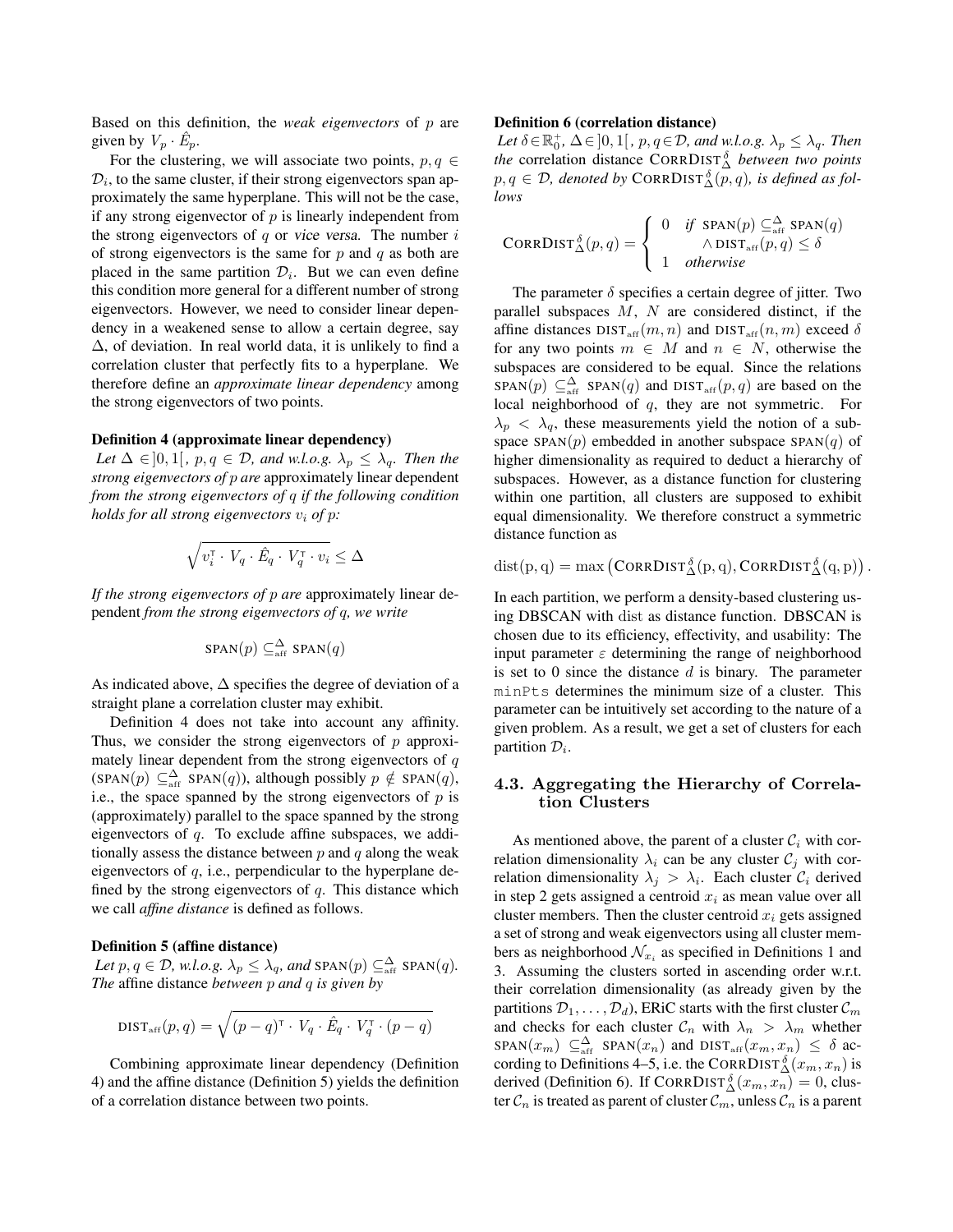

**Figure 3. The method to build the hierarchy of correlation clusters.**

of any cluster  $\mathcal{C}_o$  that in turn is already a parent of  $\mathcal{C}_m$ , because in that case the relationship between  $\mathcal{C}_n$  and  $\mathcal{C}_m$  is that of a grandparent. The pseudocode of this procedure is depicted in Figure 3.

The resulting hierarchy is visualized using a graph-like representation. An example is depicted in Figure 2(c) showing the hierarchy of correlation clusters in sample data set 2 (cf. Figure 1). In general, the representation is organized top-down w.r.t. the correlation dimensionality similar to a tree but allows multiple inclusions. The "root" of the graph contains all objects in partition  $\mathcal{D}_d$ . All correlation clusters with equal correlation dimensionality are placed at the same level below the root. Thus, 1D correlation clusters are placed at the bottom level. Each object is placed in that correlation cluster with the smallest correlation dimensionality. An edge between two nodes indicates a (containment) relationship. In fact, a node  $N$  represents a cluster of all objects assigned to  $N$  as well as all objects assigned to child nodes of N.

## 5. Evaluation

### **5.1. Efficiency**

Runtime Complexity. The preprocessing step of ERiC works for each point as follows: First a  $k$ -nearest neighbor query is performed, which has a complexity of  $O(n)$  since the data set is scanned sequentially. Based on the result of the k-nearest neighbor query, the  $d \times d$  covariance matrix is determined. This can be done in  $O(k \cdot d^2)$  time. Then



(d) Runtime of the hierarchy aggregation w.r.t. number of clusters

**Figure 4. Scalability results.**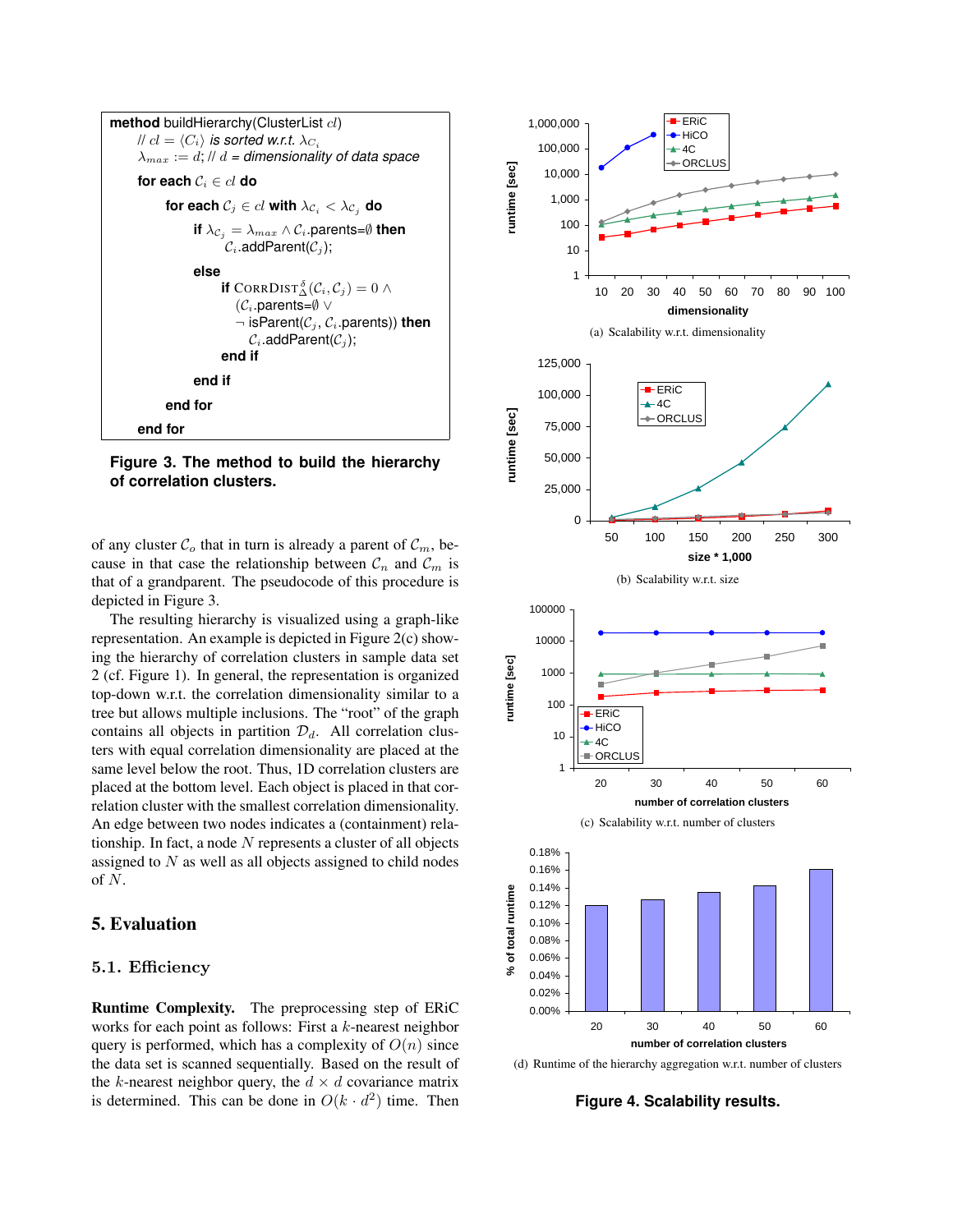

**Figure 5. Comparative evaluation of different algorithms on 3D synthetic data set DS1.**

the covariance matrix is decomposed using PCA which requires  $O(d^3)$  time. Thus, for all points together we have a time complexity of  $O(n^2 + k \cdot d^2 \cdot n)$  in the first step of ERiC, since  $d \ll k$  as discussed above.

Applying DBSCAN to the data set in the second step of ERIC results in a time complexity of  $O(d^3 \cdot n_i^2)$ , where  $n_i$ is the number of points in partition  $i$ . This is due to the fact, that the original DBSCAN has a worst case complexity of  $O(n^2)$  on top of the sequential scan. Applying the correlation distance as given in Definition 7, the overall time complexity of DBSCAN is  $O(d^3 \cdot n_i^2)$ . Assuming on average a uniform distribution of the points over all possible correlation dimensionalities, all partitions contain  $\frac{n}{d}$  points. Thus, for d partitions, the required runtime reduces to  $O(d^2 \cdot n^2)$ .

The hierarchy aggregation considers all pairs of clusters  $(C_i, C_j)$  associated to different partitions (i.e.,  $\lambda_i < \lambda_j$ ) and determines the CORRDIST $_{\Delta}^{\delta}$  for the corresponding cluster representatives. Let  $|C|$  be the number of clusters. Then the complexity of this method corresponds to  $O(|\mathcal{C}|^2 \cdot d^3)$ . However, in the experimental evaluation, we show the hierarchy aggregation to require only a marginal runtime compared to the overall runtime of ERiC. This is due to the fact that  $|\mathcal{C}| \ll n$ .

Thus, the overall runtime complexity of ERiC can be considered as  $O(n^2 \cdot d^2)$ .

Experimental Evaluation. The scalability of the competing methods is depicted in Figure 4. Please note the logarithmic scale of the runtime-axis in Figure 4(a). As it can be seen, ERiC scales better than the compared methods w.r.t. the dimensionality. ERiC clearly outperforms 4C and HiCO w.r.t. the size of the data set showing a runtime comparative to ORCLUS. The runtime of HiCO w.r.t. the size of the data set is far above the others and therefore omitted in the chart for clearness. In these both experiments, the objects are uniformly distributed over 9 correlation clusters and noise.

In a third experiment we investigated the impact of the number of clusters on the runtime behaviour using data sets in a 10-dimensional data space containing 10,000 objects uniformly distributed over an increasing number of clusters. As shown in Figure 4(c), the runtime of ERiC, 4C, and HiCO is quite robust w.r.t. the number of correlation clusters, while the runtime of ORCLUS increases considerably. Again, ERiC gains a significant speed-up over its competitors.

Finally, we analyzed the impact of the hierarchy aggregation on the overall runtime of ERiC w.r.t. the number of correlation clusters (see Figure 4(d)). This experiment is based on the data sets of the third experiment.

Overall, the experiments confirm the theoretical considerations presented above.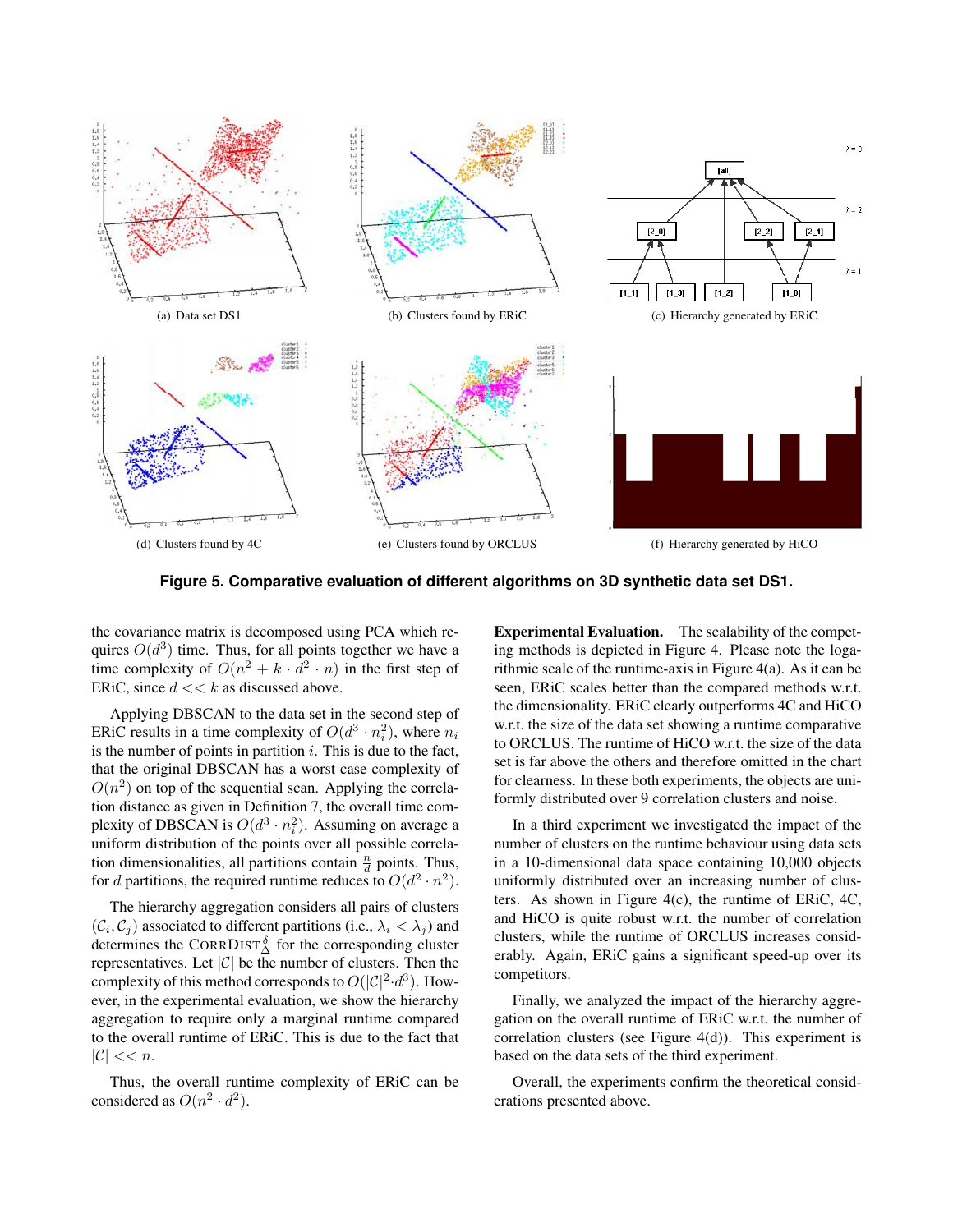## **5.2. Accuracy**

Synthetic Data. We evaluated the accuracy of ERiC in comparison to ORCLUS, 4C, and HiCO on several synthetic data sets. In all experiments, we optimized the input parameters of all methods in terms of cluster quality and report the best results in order to achieve a fair comparison. Figure 5 illustrates the results of the competitors on a synthetic 3D data set (cf. Figure 5(a)) containing several 1D and 2D correlation clusters with complex hierarchical relationships. The result of ERiC (cf. Figure 5(c)) illustrates the correct and complete hierarchy. One can see at a glance that the data set contains two 1D clusters (lines "1<sub>-1</sub>" and " $1.3$ ") embedded within a 2D cluster (plane " $2.0$ "), one separate 1D cluster (line "1\_2"), and a multiple inclusion of one 1D cluster (line "1 0") embedded within two 2D clusters (planes "2 1" and "2 2"). None of the existing state-ofthe-art correlation clustering approaches performs equally well. 4C (cf. Figure 5(d)) has problems to separate several clusters  $('1.1", "1.3", "2.0", and parts of "1.2") from each$ other and, on the other hand, splits compact clusters into several parts (e.g. clusters " $1.2$ ", " $2.1$ ", " $2.2$ ", and " $1.0$ "). A similar observation can be made when looking at the results of ORCLUS (cf. Figure 5(e)). Since both 4C and OR-CLUS produce a flat clustering, no hierarchy can be derived from their results. Last but not least, the result of HiCO is depicted in Figure 5(f). The obtained reachability plot suggests one big 2D correlation cluster (the valley at level 2) having four 1D correlation clusters embedded (the valleys at level 1). Thus, the three 2D clusters are not visible in the resulting plot. In summary, while ERiC has no problems to reveal the complete hierarchy of correlation clusters and produce all correct clusters, the competitors all fail to produce the true clusters and the proper hierarchy.

We made further experiments on higher dimensional data sets containing correlation clusters with complex hierarchical relationships. In all experiments we made observations similar to those made with data set DS1. While ERiC perfectly discovered the complete hierarchy and produced 100% correct clusters, 4C, ORCLUS, and HiCO had problems to find pure and complete clusters. In addition, HiCO always failed to detect the complete hierarchical relationships.

Real World Data. We evaluated ERiC on the Wages  $data set<sup>1</sup> consisting of 534 4-dimensional observations from$ the 1985 Current Population Survey (dimensions include A=age, YE=years of education, YW=years of work experience, and W=wage). The results are shown in Figure 6(a). ERiC found seven clusters. The contents of the clusters are summarized in Figure 6(b). As it can be seen, the derived clusters are rather meaningful.





| cluster                        | description                      |
|--------------------------------|----------------------------------|
| 1 <sub>0</sub>                 | $YE = 12$ , $A = 22$ , $YW = 4$  |
| $1\;1$                         | $YE = 12$ , $A = 22$ , $YW = 20$ |
| 2.0                            | $YE = 14, A = YW + 20$           |
| 2.1                            | $YE = 12$ , $A = YW + 18$        |
| 2.2                            | $YE = 16, A = YW + 22$           |
| 2.3                            | $YE = 13$ , $A = YW + 19$        |
| 3 <sub>0</sub>                 | $YE = A - YW - 6$                |
| (b) Contents of found clusters |                                  |

**Figure 6. Results of ERiC on the wages data set.**

A second data set used for evaluating ERiC is the pendigits data set<sup>2</sup> containing approximately  $7,500$  16dimensional points representing certain features of handwritten digits. The objects are labeled according the digit. The resulting hierarchy computed by ERiC is depicted in Figure 7. Interestingly, all clusters found by ERiC are pure, i.e. contain only objects from one class. The clusters forming the observed multiple inclusion also contain objects from the same class.

In summary, our experiments confirmed that ERiC finds meaningful cluster hierarchies allowing for multiple inclusions in real world data sets.

## 6. Conclusions

Correlation clustering is a data mining task important for many applications. In this paper, we have motivated to search for complex hierarchies of correlation clusters, including the information that lower dimensional correlation clusters are embedded within higher dimensional ones. Since none of the existing algorithms for correlation clustering can reveal the complete hierarchical structure, we pro-

<sup>1</sup>http://lib.stat.cmu.edu/datasets/CPS\_85\_Wages

<sup>2</sup>http://www.ics.uci.edu/˜mlearn/databases/ pendigits/